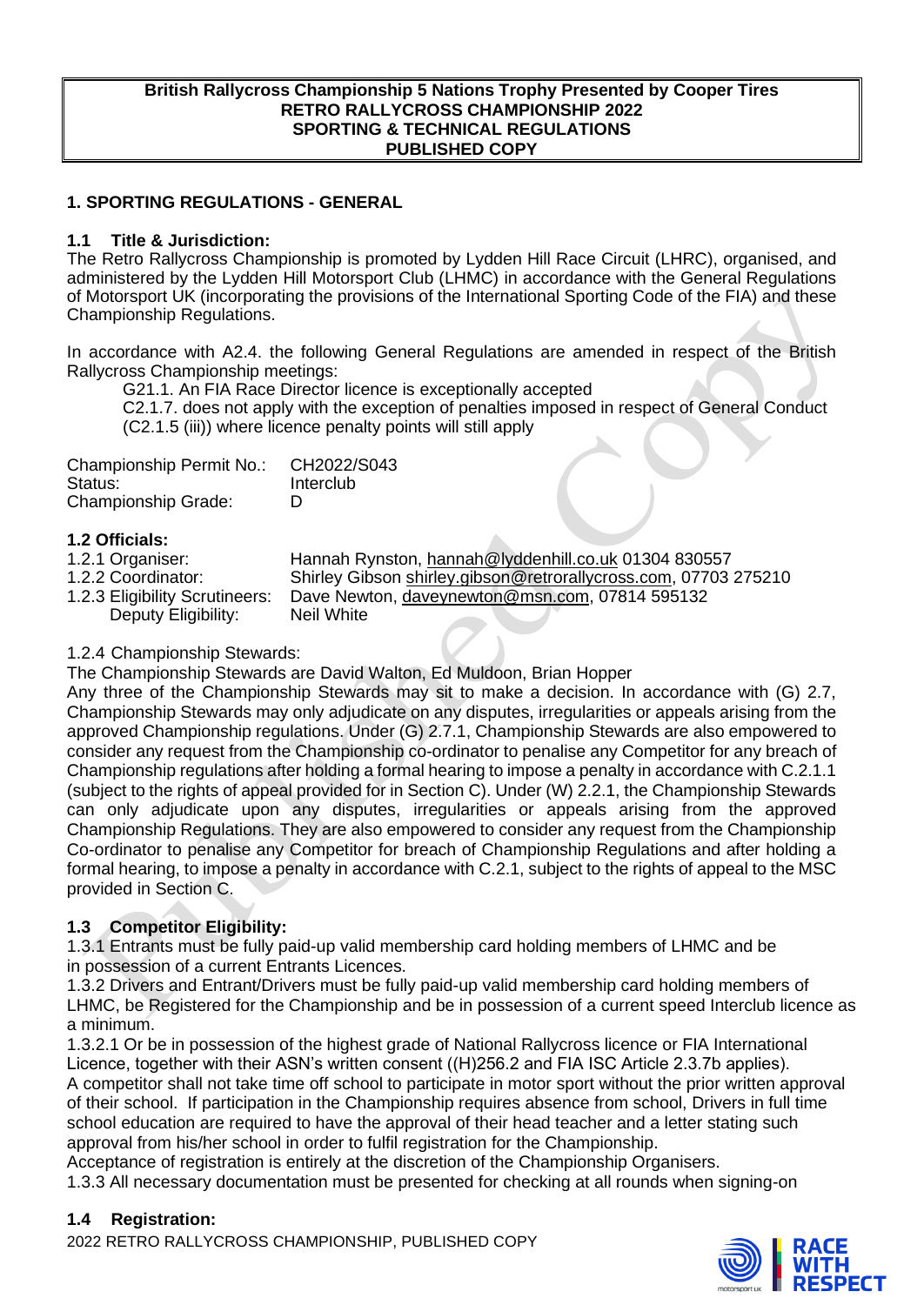1.4.1 Applications to register for the Championship must be completed using the registration form available from RallycrossBRX.com or the Championship Coordinator. Where a car is entered for the Championship, by someone other than the Driver, it will be necessary for that Entrant (who must be in possession of a valid Motorsport UK Entrants Licence) to complete the Registration Form along with, and nominating, their Driver. By applying for registration, the Entrant and Driver agree to be bound by these regulations, the technical regulations, and supplementary regulations for the Championship as well as the regulations of the Motorsport UK and any commercial regulations issued by the Championship Organisers. Acceptance of applications is entirely at the discretion of the Championship Organisers.

1.4.1 (a) By registering for the Championship all competitors and their associates commit to positively promote and demonstrate the Motorsport UK's Respect Code which is appended to these regulations (Appendix 2).

1.4.1 (b) Where any reports of disrespectful conduct are judged to be well founded the Championship organisers may issue warnings or require remedial actions and/or report the matter to the Championship Stewards who may impose appropriate penalties which can include loss of Championship points and/or race bans through to Championship Expulsion and referral to Motorsport UK.

1.4.1 (c) It is imperative that we promote the safety and wellbeing of young people and adults at risk. In addition to this all participants must be aware of their behaviour and conduct at all times and abusive language and harmful behaviour will not be tolerated. Any such incidents must be reported to the Championship Coordinator and/or Safeguarding Officer who will also relay the report Motorsport UK. Details of the Motorsport UK Policies and Guidelines are available at: [www.motorsportuk.org/resource-centre](http://www.motorsportuk.org/resource-centre) by selecting Policies and Guidelines.

1.4.2 The Retro Rallycross registration fee is £100 or £35 per round on a round-by-round basis (applicants must complete the registration form available from: RetroRallycross.com). Competitors are also required to pay the British RX registration fee of £125 for the full Championship or £35 per round on a round-by-round basis.

1.4.3 Applications for registration open with the publication of these regulations and close at the closing date for entries of the final round.

#### **1.5 Championship Rounds:**

1.5.1 The Championship will consist of eight rounds for Retro and Super Retro and seven rounds for Retro 4WD class  $\Delta \omega$ 

| Round          | Date                                          | Venue                 | Entry closing date         | <b>Organising Club</b> |
|----------------|-----------------------------------------------|-----------------------|----------------------------|------------------------|
|                | 16th April 2022                               | Lydden Hill           | 6 <sup>th</sup> April 2022 | <b>LHMC</b>            |
| 2              | 18th April 2022                               | Lydden Hill           | 8 <sup>th</sup> April 2022 | <b>LHMC</b>            |
| 3              | 14th May 2022                                 | Pembrey               | 4 <sup>th</sup> May 2022   | <b>LHMC</b>            |
| $\overline{4}$ | 15 <sup>th</sup> May 2022                     | Pembrey               | 5 <sup>th</sup> May 2022   | <b>LHMC</b>            |
| 5              | 6 <sup>th</sup> / 7 <sup>th</sup> August 2022 | <b>Glosso Circuit</b> | 26th July 2022             | <b>BORA</b>            |
| 6              | 27th August 2022                              | Pembrey               | 17th August 2022           | <b>LHMC</b>            |
| 7              | 29th August 2022                              | Pembrey               | 19th August 2022           | <b>LHMC</b>            |
| 8              | 5th/6th November 2022 Lydden Hill             |                       | 25th October 2022          | <b>LHMC</b>            |

Retro 4WD will appear at events 1, 2, 3, 4, 6, 7 and 8 only.

Group B competitors will enter as guest drivers in the Retro 4WD class and will not be eligible for Championship points.

Drivers are required to run on Championship tires and fuel, and display and wear Championship sponsor branding



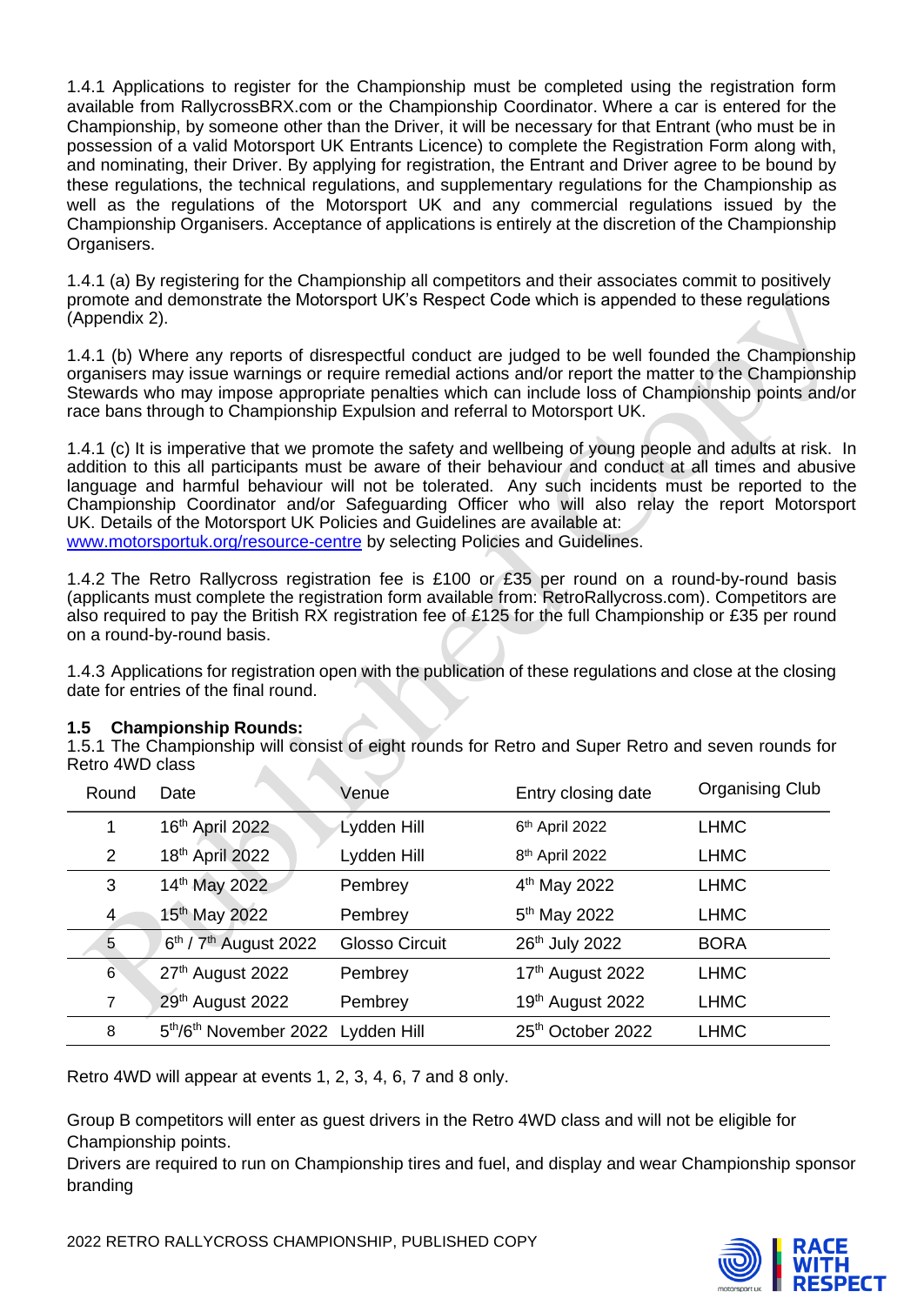The Organisers reserve the right, in accordance with Motorsport UK Yearbook D11.2, to cancel, postpone, change, or substitute events if necessary due to exceptional unforeseeable conditions, and are not liable for any damages so incurred as a result.

1.5.2 Entry secretary: Simone Cornish, [simone@lyddenhill.co.uk](mailto:simone@lyddenhill.co.uk) 01304 830557 LHMC, Lydden Hill Circuit, Wootton, Kent, CT4 6ET

1.5.3 Circuits used in the Championship are licenced by Motorsport UK, Motorsport Ireland or RACB and approved for all classes of rallycross car up to and including Supercar.

#### **1.6 Scoring:**

1.6.1 In order to score points, collect trophies and awards, all cars and Drivers competing in the Championship will be required to display and wear Championship Sponsors' branding in the nominated position on clothing and vehicle as per the Championship's branding document. Non-compliance will result in loss of points, trophies, and awards for the relevant element of that event until compliance. The position of branding to be carried on cars and clothing will be specified the Championship Branding Guide (7, Commercial).

1.6.2 The Championship Organisers reserve the right to enter a guest car(s) into any Championship event. Such entries will not be registered for the Championship and will not score points but can qualify for event awards. Guest competitors must comply with the licence eligibility criteria as prescribed in article 1.3 but do not need to register for the Championship. Full Championship points will be awarded to the registered drivers, for clarification, if a guest driver places third, a registered driver in fourth place will receive the Championship points that he/she would have received for placing third

1.6.3 The allocation of Championship points will be determined as follows: First to eighth positions will be the classification of the final.

In any event where the semi-finals, and/or the final is not run, competitors will score full championship points based on positions at the Intermediate Classification or the qualifying order for the final and the Intermediate Classification as appropriate.

Championship points will be awarded for the Intermediate Classification as shown below.

| 1st | 8 points | 9th              | 0 points |
|-----|----------|------------------|----------|
| 2nd | 7 points | 10th             | 0 points |
| 3rd | 6 points | 11th             | 0 points |
| 4th | 5 points | 12 <sub>th</sub> | 0 points |
| 5th | 4points  | 13 <sub>th</sub> | 0 points |
| 6th | 3 points | 14th             | 0 points |
| 7th | 2 points | 15 <sub>th</sub> | 0 points |
| 8th | points   | 16th             | 0 points |

Championship points will be awarded for semi-finals as shown below.

| 1st | 6 points |
|-----|----------|
| 2nd | 5 points |
| 3rd | 4 points |
| 4th | 3 points |
| 5th | 2 points |
| 6th | point    |

Following completion of the Final and/or publication of the event classification where no final is run, Championship points will be awarded for finals as shown below.

| 1st             | 12 points |
|-----------------|-----------|
| 2 <sub>nd</sub> | 10 points |
| 3rd             | 9 points  |
| 4th             | 8 points  |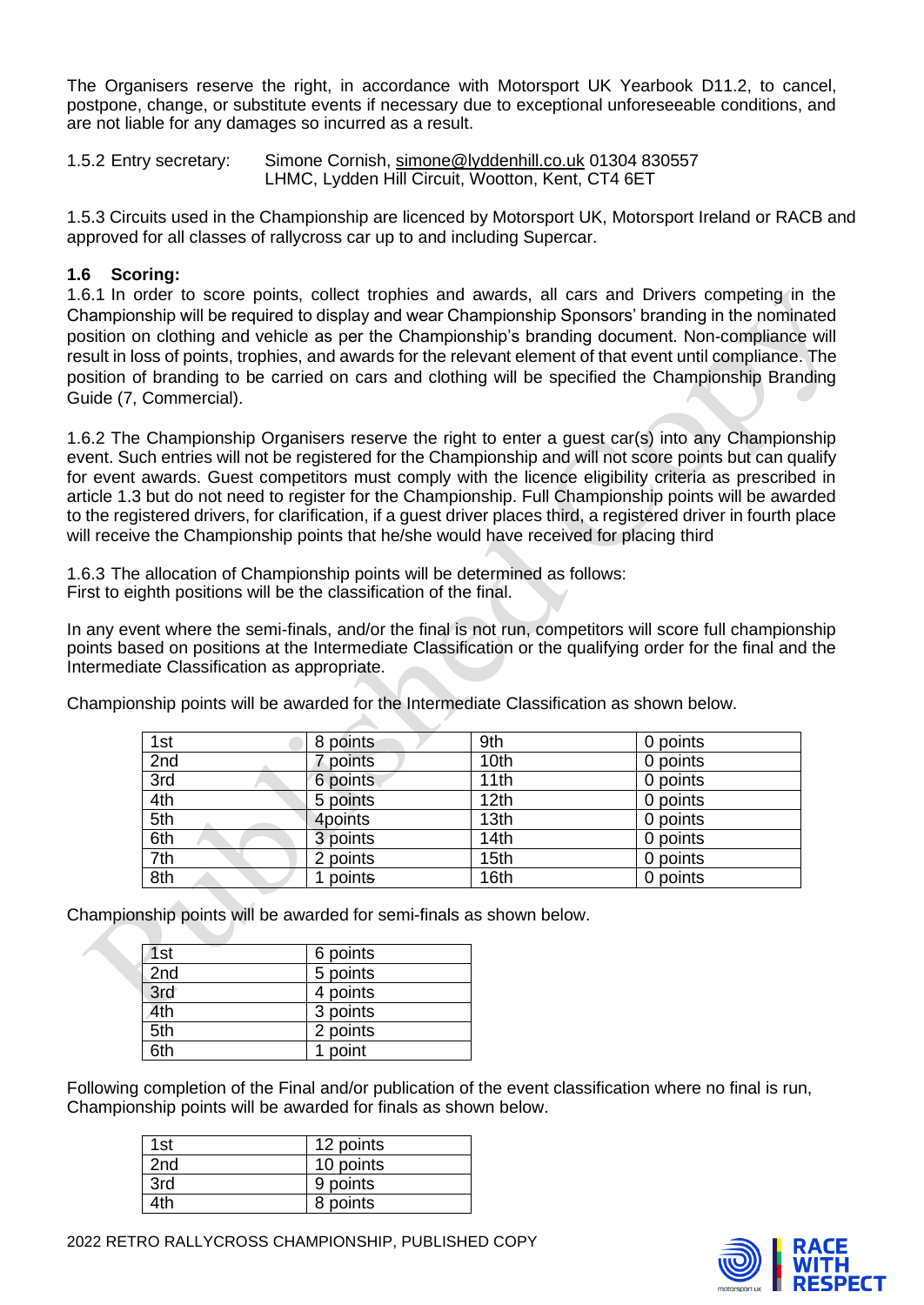| 5th | 7 points |
|-----|----------|
| 6th | 6 points |
| 'th | 5 points |
| }th | 4 points |

In the Championship a competitor will count results from all of the Championship events run less one, however only a round that has been started can be dropped. .

Where events run combined with other championships, not registered in the Championships for the purpose of point scoring will be ignored.

All Championship events will score maximum points regardless of distance.

1.6.4 If a dead heat is declared in any race, semi-final or final, all the Drivers concerned will score full points for that place.

In the event of a tie between two or more Competitors in the Championship, the greater number of first place finishes in the finals or full declared event results achieved by the Competitors involved in the tie will be used to determine the overall final standing.

Should a tie still exist, it will be resolved by taking into account the greater number of second places achieved; then third places etc.

Should a tie still exist, it will be resolved by taking into account the number of competitors (i.e., points scorers) beaten during the season by each Competitor.

1.6.5 Deleted

1.6.6 Event Penalties

Where a competitor is disqualified from a qualifying race, semi-final or final, or from the event, that event must be one of those counted towards the end of year score among those contributing to his/her championship score.

#### **1.7 Awards:**

1.7.1 All trophies will be presented to the drivers as soon after the last race as is practical. To receive event trophies, the driver must attend the prize-giving in race-wear with branding correctly displayed. Cooper Tires caps will be given to competitors and must be worn for the duration of prize giving. Prize giving will be conducted in accordance with local coronavirus regulations which will be provided in the Final Instructions.

1.7.2 Trophies will be presented at each event to drivers as follows: 1st, 2nd, and 3rd: A trophy

1.7.3 End of season awards are Trophies and will be presented as follows: First place, John Button Memorial Trophy, and a replica Class awards, in each class: First place, a trophy Second place, a trophy Third place, a trophy

#### 1.7.4 Bonuses:

The Championship Organisers will endeavour to obtain sponsored awards or bonuses during the series and reserves the right to introduce same at any time without any obligation to distribute such awards retrospectively.

In the event of any Provisional Results or Championship Points Tables being revised after any provisional awards presentations and such revisions affecting the distribution of any awards, the Competitors concerned must return such awards to the organising club for the event concerned in good condition within seven days.

#### 1.7.5 Entertainment Tax liability

2022 RETRO RALLYCROSS CHAMPIONSHIP, PUBLISHED COPY In accordance with current government legislation, the organiser is legally obliged to withhold tax at the

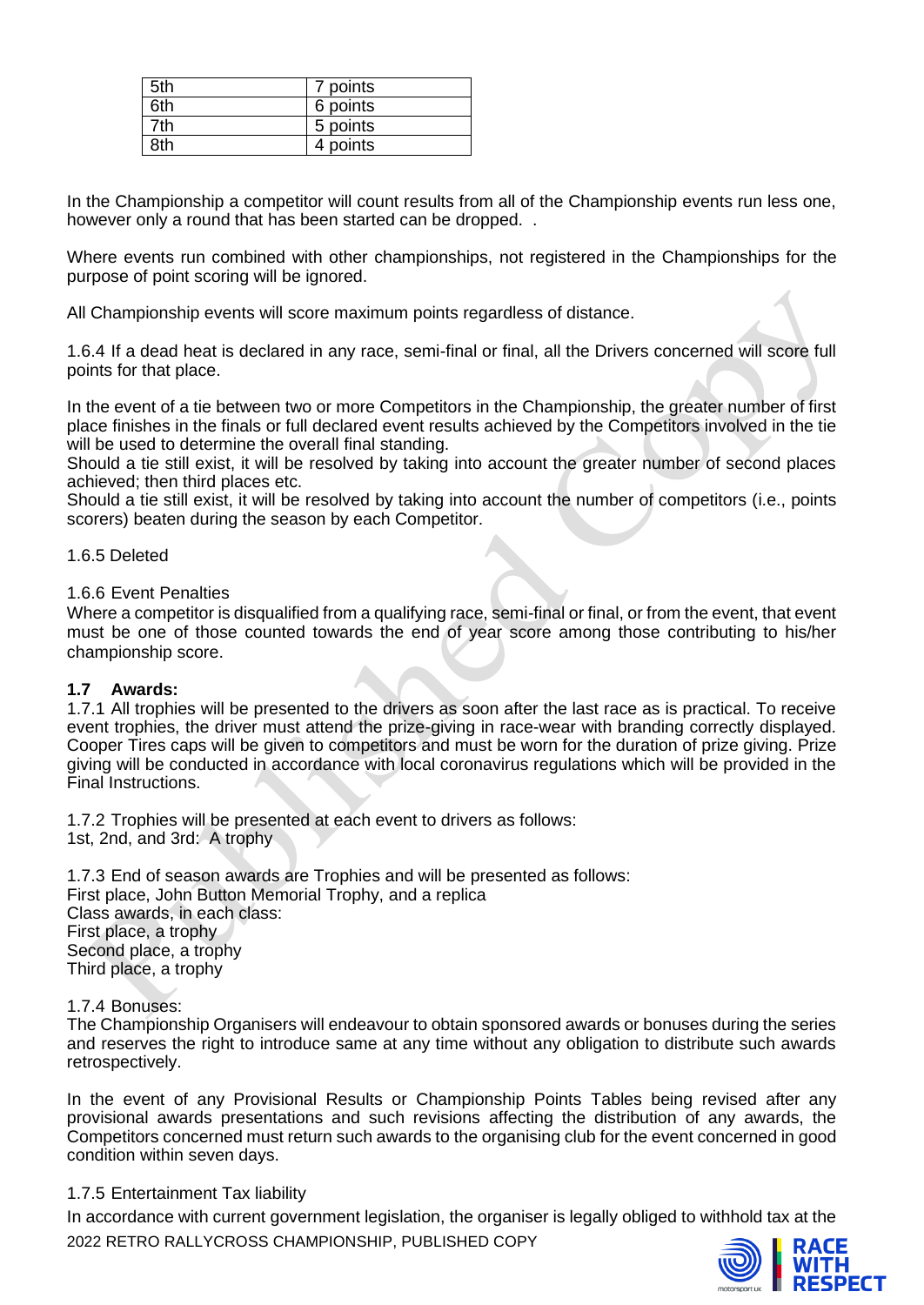basic rate on all payments to non-UK resident sportsmen/women and account to HMRC using form FEU1, the quarterly return of payments made to non-resident entertainers and sportsmen/women.

That is, those persons who do not have a normal permanent residence in the UK. The UK does not include the Isle of Man, Channel Islands or the Republic of Ireland Eire. This means that, as the organiser, LHMC is required to deduct tax at the current rate applicable from any such payments they may make to non-UK residents.

Under certain circumstances, it may be possible for competitors to enter into an agreement with HMRC to limit the tax withheld. Any application for such an arrangement must be made in writing and not later than 30 days before the payment is due.

For further information contact:

Charities, Savings and International 1 HM Revenue and Customs BX9 1AU United Kingdom Tel: 03000 547 395

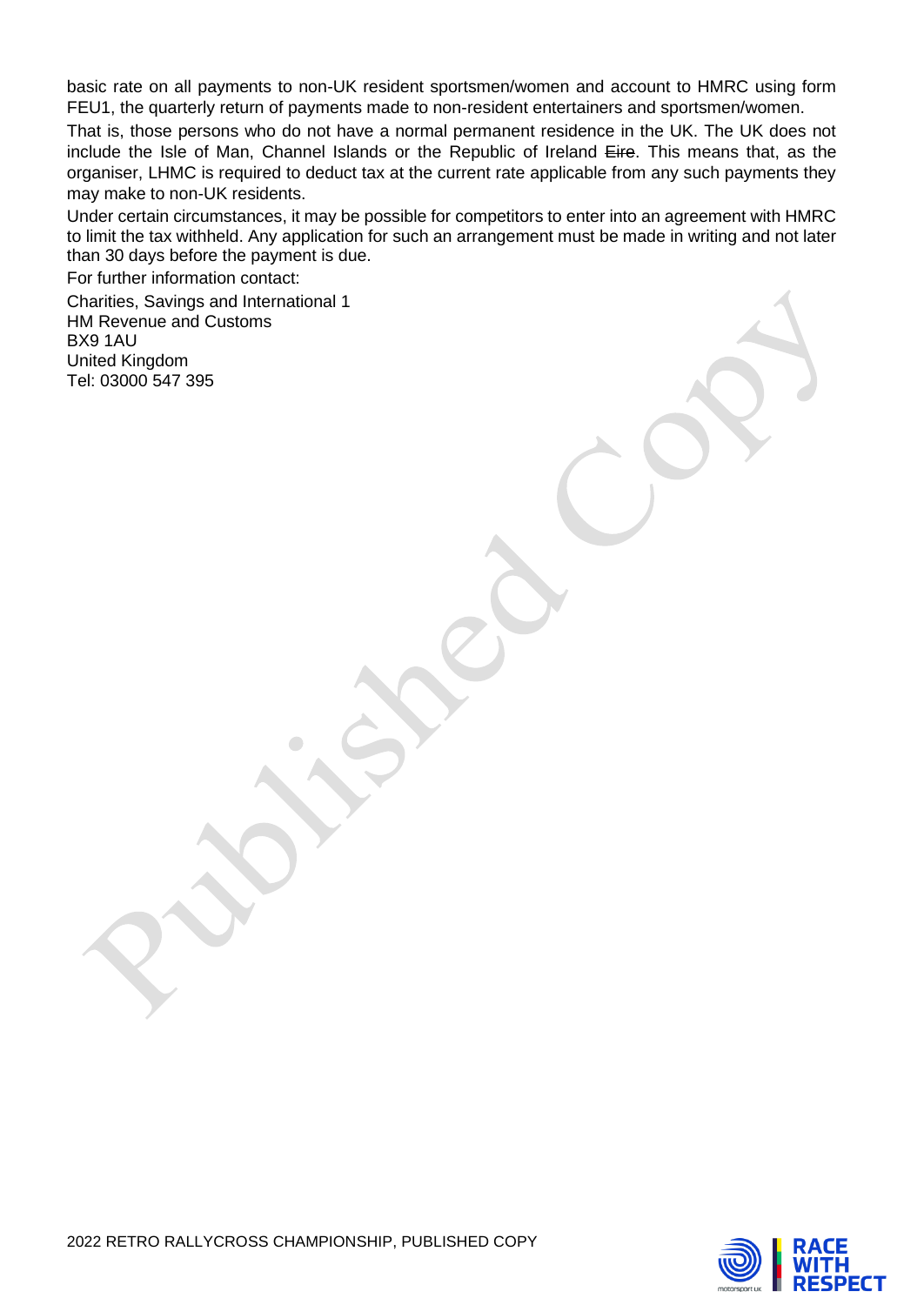## 2. **SPORTING REGULATIONS - JUDICIAL PROCEDURES**

2.1 **Rounds:** In accordance with Section C of the current Motorsport UK Yearbook these regulations and any Supplementary regulations for the event.

2.2 **Championship:** In accordance with Section C of the current Motorsport UK Yearbook and these regulations.

2.3 Any Regulation clarifications necessary during the year will be notified in writing to all registered Competitors in an Official Bulletin (Motorsport UK Yearbook D11.2).

2.4 C2.1.7. does not apply with the exception of penalties imposed in respect of General Conduct (C2.1.5 (iii)) where licence penalty points will still apply

#### **2.5. TECHNICAL DISPUTES**

2.5.1. The Organisers and the Championship Eligibility Scrutineer reserve the right to check, seal and/or remove any suspect part for more detailed examination.

2.5.2 The Organisers and the Championship Eligibility Scrutineer also reserve the right to impound individual parts or the whole car without prior notification.

All costs will be borne by the Competitor.

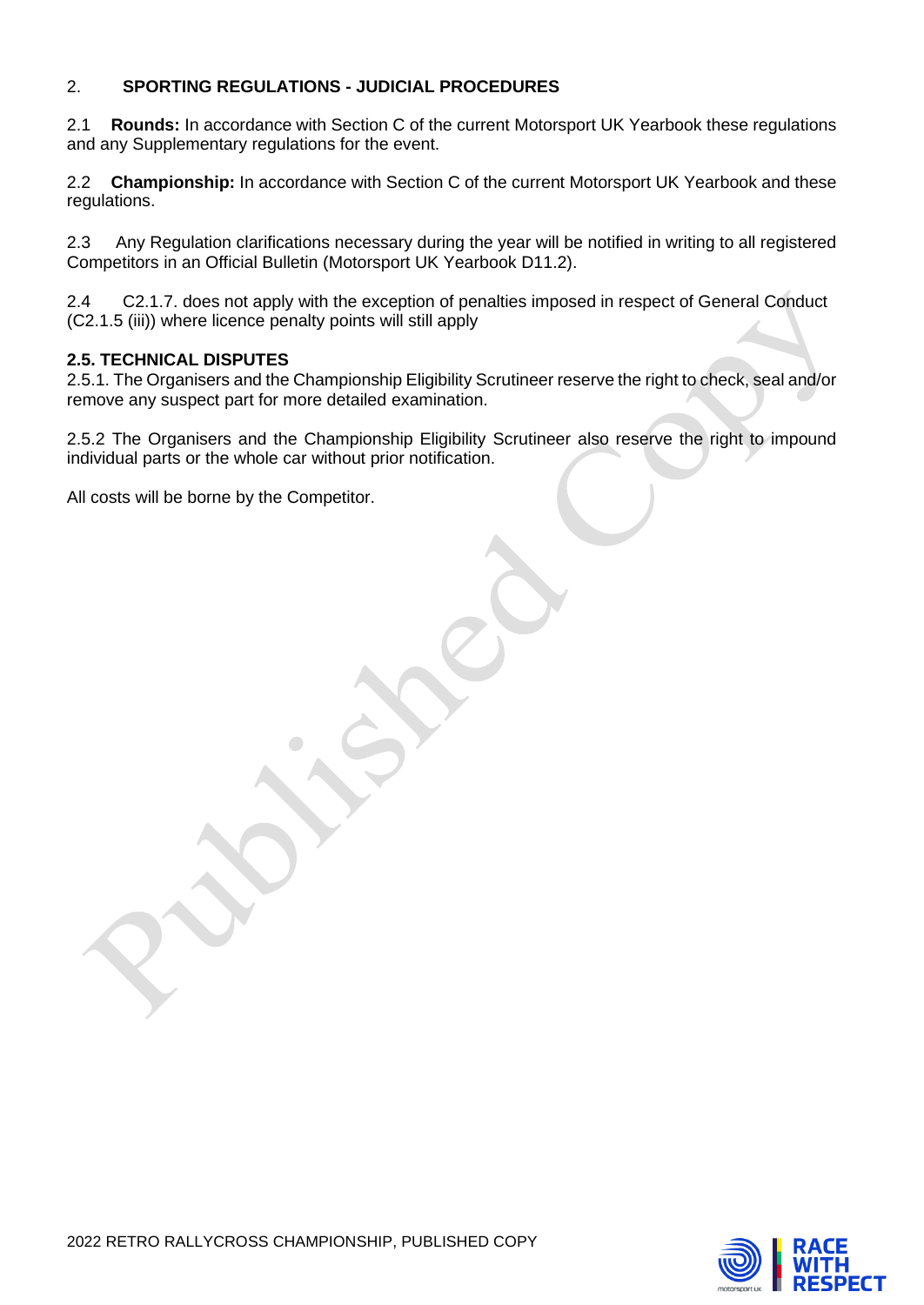## **3. CHAMPIONSHIP MEETINGS & PROCEDURES**

### 3.1 **Entries:**

3.1.1 Competitors are responsible for submitting correct and complete entries with the correct entry fee prior to the closing date for entries before each Event.

3.1.2 Incorrect or incomplete entries (Including driver to be nominated entries) are to be held in abeyance until they are complete and correct and the date of receipt for acceptance of entry purposes shall be the date on which the Entry Secretary receives the missing or corrected information or fee.

3.1.3 Any withdrawal of Entry or Driver/Car changes made after acceptance of any entry must be notified to the Entry Secretary in writing. Motorsport UK Yearbook D25.1.12 applies.

3.1.4 The Entry Fee for each event shall be specified in the Supplementary Regulations and or on the entry form.

3.1.5 Reserves will be listed in the Final List of Entries published with Final Instructions or in a Bulletin.

### 3.2 **Briefings:**

Organisers should notify Competitors of the times and locations for all briefings in the Final Instructions for the meetings. Competitors must attend all briefings. However, briefings will be conducted in compliance with local coronavirus regulations which may include electronic briefings in advance of the event.

#### 3.3 **Practice:**

3.3.1.Should any Practice session be disrupted the Race Director/Clerk of the Course shall not be obliged to resume or re-run the session, the decision of the Clerk of the Course shall be final.

3.3.2.Each driver shall complete a minimum of 3 laps in the car to be raced and in the correct session.

#### 3.4. **Races:**

3.4.1 Each event will consist of practice, up to three rounds of Qualifying races, semi-finals and final.

#### 3.4.2 not used

3.4.3 All categories will start Qualifying Races in 3-2-3 format up to the maximum allowed by the track licence. In all cases the decision of the Clerk of the Course is final, grid format may be amended at the discretion of the Clerk of the Course. Grids for semi-finals and finals will have a maximum of eight starters in 3-2-3 format.

3.4.4 The grids for the first Qualifying races will be determined by random draw. The grids for the second Qualifying races will be based on the result of the first Qualifying and the grids for the third Qualifying races will be based on the result of the second Qualifying. (i.e., the fastest driver in Qualifying one will be on pole for the last race for the second Qualifying. The second fastest will be in second grid slot in the last race, and so on). Where there are two or more races per qualifying heat, the number of starters will be split as equally as possible over the races run.

3.4.5 Qualifying races will be run over four laps, semi-finals and finals will be run over five laps. Race length may be changed at the discretion of the Clerk of the Course.

3.4.6 If there are fewer than 10 entries in a Championship or class, the clerk of the course may run combined races in qualifying and finals for those cars.

Championships and classes may be amalgamated for the duration of the events at the discretion of the Clerk of the Course. Any such amalgamation will be detailed in final instructions or other bulletins.

3.4.7 Should any race be disrupted the Clerk of the Course shall not be obliged to resume or re-run the race.

#### **3.5 Qualifying points**

2022 RETRO RALLYCROSS CHAMPIONSHIP, PUBLISHED COPY

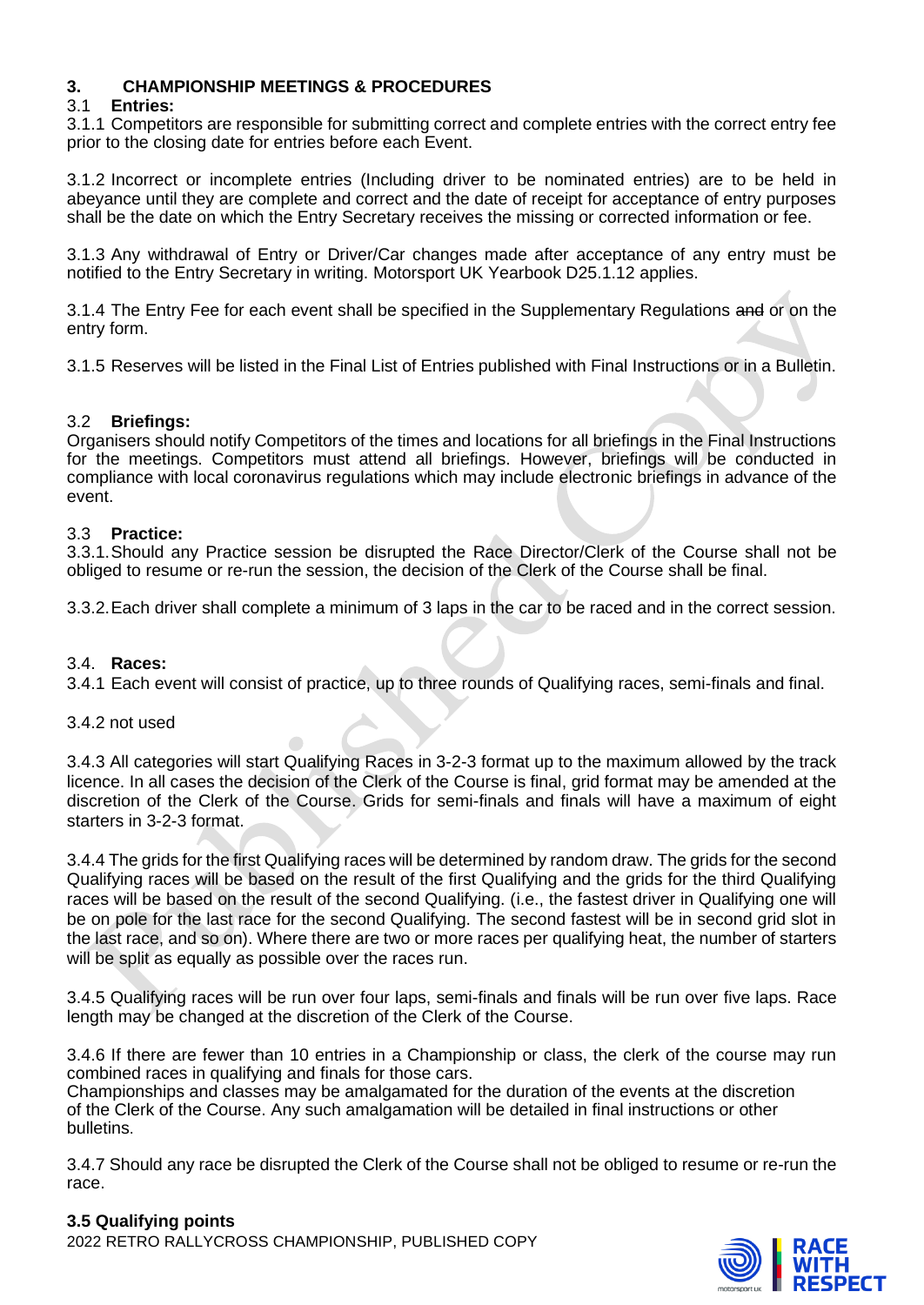3.5.1 All the Qualifying Heats will be timed and the fastest Driver in each Qualifying will be awarded 50 points, the second fastest 45 points, the third fastest 42 points, the fourth fastest 40 points, the fifth fastest 39 points, the sixth fastest 38 points, the seventh fastest 37 points, and so on.

3.5.2 Those Drivers who did not complete a Qualifying (DNF) will be credited with a total of points equal to the number of points that the slowest Driver would be given, less one point, supposing that all the starters in the Competition were classified. Those Drivers who did not start the Qualifying (DNS) and those Drivers who were disqualified (DSQ) from the Qualifying will not be credited with any points. In the event that two or more Drivers achieve equal times, they will be separated according to their best lap time during the Qualifying concerned.

If a race is restarted, a Driver who started in the first or subsequent starts, but was not able to start in the race that was completed, will be shown as DNF instead of DNS and will be credited with the appropriate number of points

3.5.3 After the Qualifying Heats, there will be an intermediate classification according to each Driver's total points scored in the three Qualifying Heats. In the event of tied positions in the intermediate classification, precedence will be given to the Driver who has the greater number of first places, then second places, then third places, etc., achieved in all the Qualifying Heats. In the event of further tie, precedence will be given to the Driver who was the fastest in the last Qualifying. To appear in this intermediate classification, a Driver must have crossed the finish line having completed the same number of laps as the winner and been duly classified in at least one qualifying heats.

3.5.4 Semi-finals will only be run if there are a minimum of 10 qualifiers able to participate. A driver who has qualified for the semi-finals or final but is unable to take the start and does not inform the organisers of this may be penalised with the loss of Championship points.

3.5.5 To be classified as a finisher and qualify for the semi-finals or final a competitor must have completed at least one Qualifying race.

3.5.6 The results of all qualifying races will count in the Intermediate Classification.

3.5.7 Where competitors have equal points in the Intermediate Classification, precedence will be given to the driver(s) who were fastest in the third Qualifying races. Should that fail to resolve the tie, the fastest time in the second Qualifying races will be considered, and then the fastest time in the first Qualifying races.

#### 3.6 **Finals**

3.6.1 The 16 top scoring drivers in the intermediate classification will qualify for the semi-finals. The winner, second, third and fourth place driver in each semi-final will qualify for the final. The semi-finals will only be run if there are at least 10 cars able to participate a minimum of five cars per semi-final; if the semi-finals are not run, the nine top-scoring drivers in the intermediate classification will progress directly to the final.

3.6.2 Semi-finals and finals will be run over five laps. From the Intermediate classification, drivers placed in positions 1,3,5,7,9,11,13 & 15 will start in semi-final one. Drivers placed in positions 2,4,6,8,10,12,14 & 16 will start in semi-final two.

3.6.3 Of the two semi-final winners, the one placed higher in the Intermediate Classification will start the final from pole, with the other starting second. The remaining grid places will be taken by the two second placed finishers, the two third placed finishers and the two fourth place finishers (in each case the position in the Intermediate Classification which will determine which of each pair starts ahead of the other).

3.6.4 Reserves – Should any of the semi-final or final qualifiers be unable to take their place on the grid, the other starters in the race will move up and the last place on the grid will be taken by the next qualifier able to start. In the semi-finals, that means those from seventeenth down in the Intermediate Classification. In the final that means the highest placed in the intermediate classification of the two fifth-place finishers from the semi-finals, then the other of the fifth-place finishers. If neither of the fifthplace finishers are able to start, the same method between the two sixth-place finishers, etc.



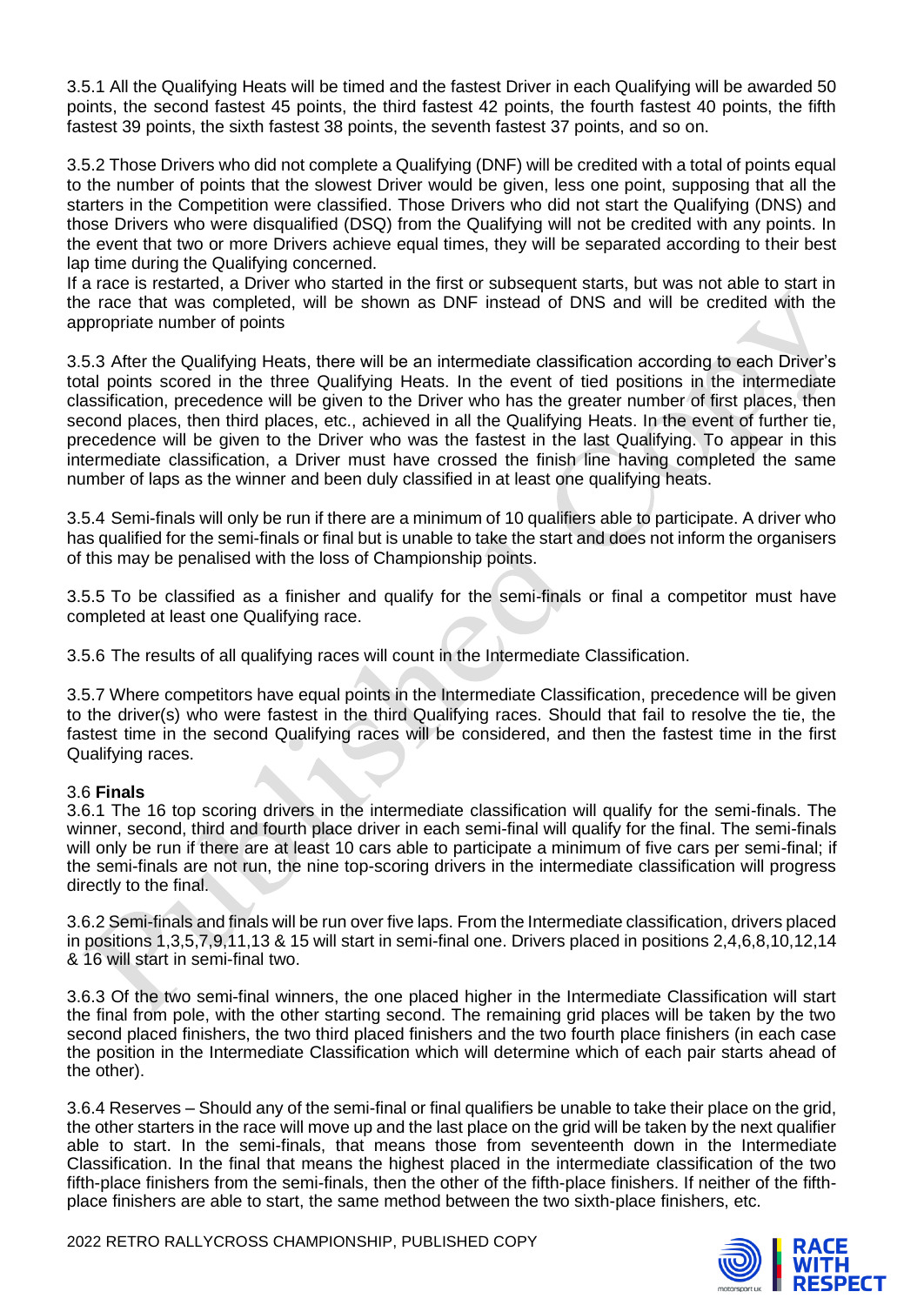3.6.5 Final Classification – First to eighth positions will be the classification of the Final if semi-finals have been run. In the event of no semi-finals, first to ninth positions will be the classification of the Final. Ninth to 16th positions will be the semi-finalists who did not start in the final ranked by their classification in their semi-final. Drivers finishing in the same position in the two semi-finals will be classified according to their position in the Intermediate Classification (i.e., of the two fifth placed semi-finalists, the one placed higher in the Intermediate Classification will take precedence, etc.). 17th position onwards will be as per the Intermediate Classification.

3.6.6 To compete in the semi-finals or final, all competitors and their cars must be at the pre-grid area before the previous race has started. Should a competitor not be present and ready to race when the race is ready to be released from pre-grid, then the next placed qualifier may be allowed to start.

3.6.7 Those Drivers who did not complete a semi-final or final (DNF) will be credited with a total of championship points equal to the number of points that the slowest driver would be given. Those Drivers who did not start the semi-final or final (DNS) will be credited with a total of points equal to the number of points that the slowest Driver would be given, and those drivers who were disqualified (DSQ) from the semi-final or final will not be credited with any championship points for the relevant part of that event.

#### 3.7 **Starts:**

3.7.1 Competitors will miss their qualifying race/final if they are not ready in the pre-grid when cars are released and will not be placed in a later race.

3.7.2 The pre-grid marshals shall have the right to ask excessive support crew to leave the pre- grid.

3.7.3 Only event officials and drivers will be permitted in the start area, unless otherwise instructed by the Clerk of Course.

3.7.4 Competitors must take their starting position safely as directed by the start line official without delay. Any competitor who causes a delay may be refused a start.

3.7.5 Competitors must be within 120mm of the grid line at the start of the race.

3.7.6 Any drivers unable to start a race or final must inform the Organisers at the Paddock Office in good time before that race.

3.7.7 All cars will be released from the pre-grid to form up on the grid prior to the start in formation as specified on the grid sheet.

3.7.8 The start will be via a Standing start. Competitors will be shown a "Ready to Race" sign to indicate that the start is imminent. The signal for the race start will be the green lights coming on. In the event of a false start there will be flashing red light and the start procedure will be undertaken again

3.7.9 In the event of any starting lights failure the Starter will revert to use of the National Flag once all competitors have been advised of the fact

3.7.10 The Organisers reserve the right to amend this start procedure via a bulletin issued to all competitors. This may involve changing the method of starting and/or the countdown procedure leading up to the start signal being given.

3.7.11 Electronic beams, or similar devices, will be used in conjunction with starting lights to detect false starts. These will be monitored by a judge of fact. If a competitor false starts, they will be placed on an additional row behind the standard grid. If any competitor commits a second false start they will be removed from the grid and not permitted to start and will be classified as disqualified from the race concerned.

3.7.12 The Clerk of Course may order a complete restart if he considers there to have been a faulty start.

3.7.13 In the event of the electronic equipment failing, a judge of fact, who will be named, will adjudicate on all starts. This may include instances where the lights do not lock, but a jump-start is evident.

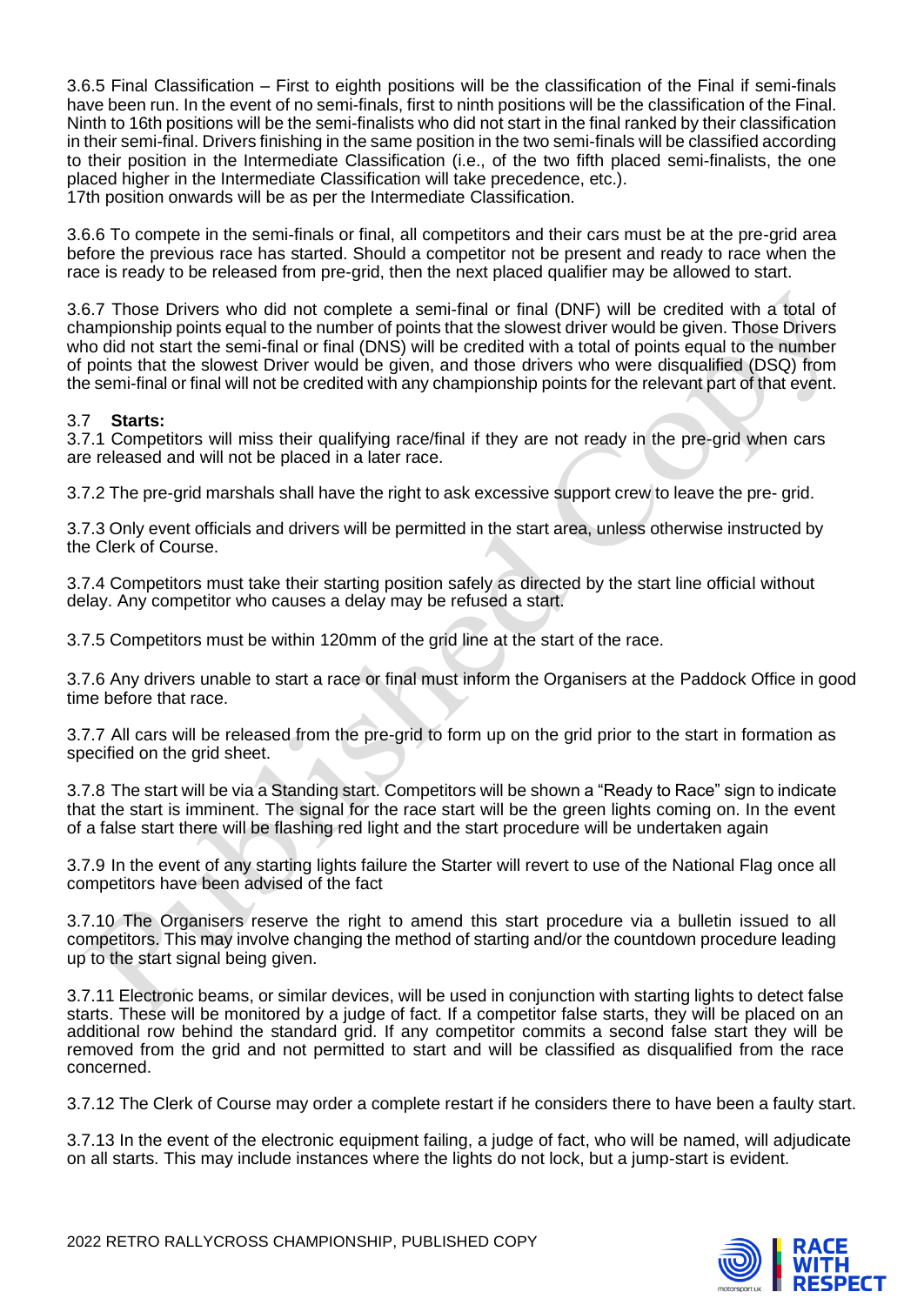## 3.8 **Session Red Flag**

3.8.1 Should the need arise to stop any race or practice; red flags will be displayed at the Startline and at all Marshals Signalling Points around the Circuit.

This is the signal for all drivers to cease circulating at racing speeds, to slow to a safe and reasonable pace and to drive to the parc ferme or the starting grid area, as directed by officials. No work may be carried out on any car unless authorised by the Clerk of the Course or Scrutineer. Any car that returns to the paddock will be considered to have retired from the race.

3.8.2 Motorsport UK Yearbook regulations N5.3.2 to N5.3.2.8 inclusive shall apply.

## 3.9 **Race Finishes:**

After taking the Chequered Flag drivers are required to:

- progressively and safely slow down
- remain behind any competitors ahead of them,
- return to the paddock entrance as instructed,
- comply with any directions given by marshals or officials
- keep their helmets on and harnesses done up while on the circuit

• if so directed, place their car into the parc ferme where it must remain until released by the Championship Eligibility Scrutineer or his deputy

#### 3.10 **Results:**

All Practice Timesheets, Grids, Race Results are to be deemed Provisional until all vehicles are released by Scrutineers after Post Practice/Race Scrutineering and/or after completion of any Judicial or Technical Procedures. (Motorsport UK regulation D26.3)

### 3.11 **Timing transponders:**

It is the Competitors responsibility to ensure that a working transponder of one of the types listed below is fitted to the vehicle.

• AMB260

- Mylaps car\bike (red)
- Mylaps X2 car\bike with active subscription

Cars fitted with other makes or types of transponder will not be included in any practice or race results. It is, therefore, the responsibility of each competitor to:

• Fit an appropriate Transponder in the location approved for the type/class of car.

• Provide the unique 7-digit Identification Number of the Transponder being used on the Entry Form for each event

- Ensure the transponder is secure and in good working condition for every practice, heat and final
- Notify the Secretary of the Meeting of any change of transponder being used.
- Replace any transponder damaged, lost, or inoperative.

Any competitor starting a practice, heat or final with an inoperative transponder will not be timed until the defect has been rectified or a replacement transponder has been fitted.

Any competitor starting a practice, heat or final using a transponder registered to another competitor will not be timed until the Secretary of the Meeting has been informed of all changes relating to the use of that transponder.

3.11.1 No electronic equipment may be placed within five metres of any official timing line and any breach of this may result in the confiscation of the equipment concerned.

## 3.12 **Paddock**

3.12.1 Competitors must ensure that the Motorsport UK, Circuit Management and Organising Club Safety Regulations are complied with at all times. In addition, any paddock plan issued by the Organisers must be complied with and the minimum amount of space should be used when setting up.

## 3.12.2 Refuelling:

A refuelling area will be provided, and all competitors must purchase their fuel from and be refuelled in this area. Race and super unleaded fuel will be available at all rounds. The fuel supplier will operate the refuelling zone and will also carry out fuel checks. The penalty for non-compliance will be disqualification from the event.

2022 RETRO RALLYCROSS CHAMPIONSHIP, PUBLISHED COPY 3.12.3 The championship reserves the right to admit guest competitors running non-control fuel, prior

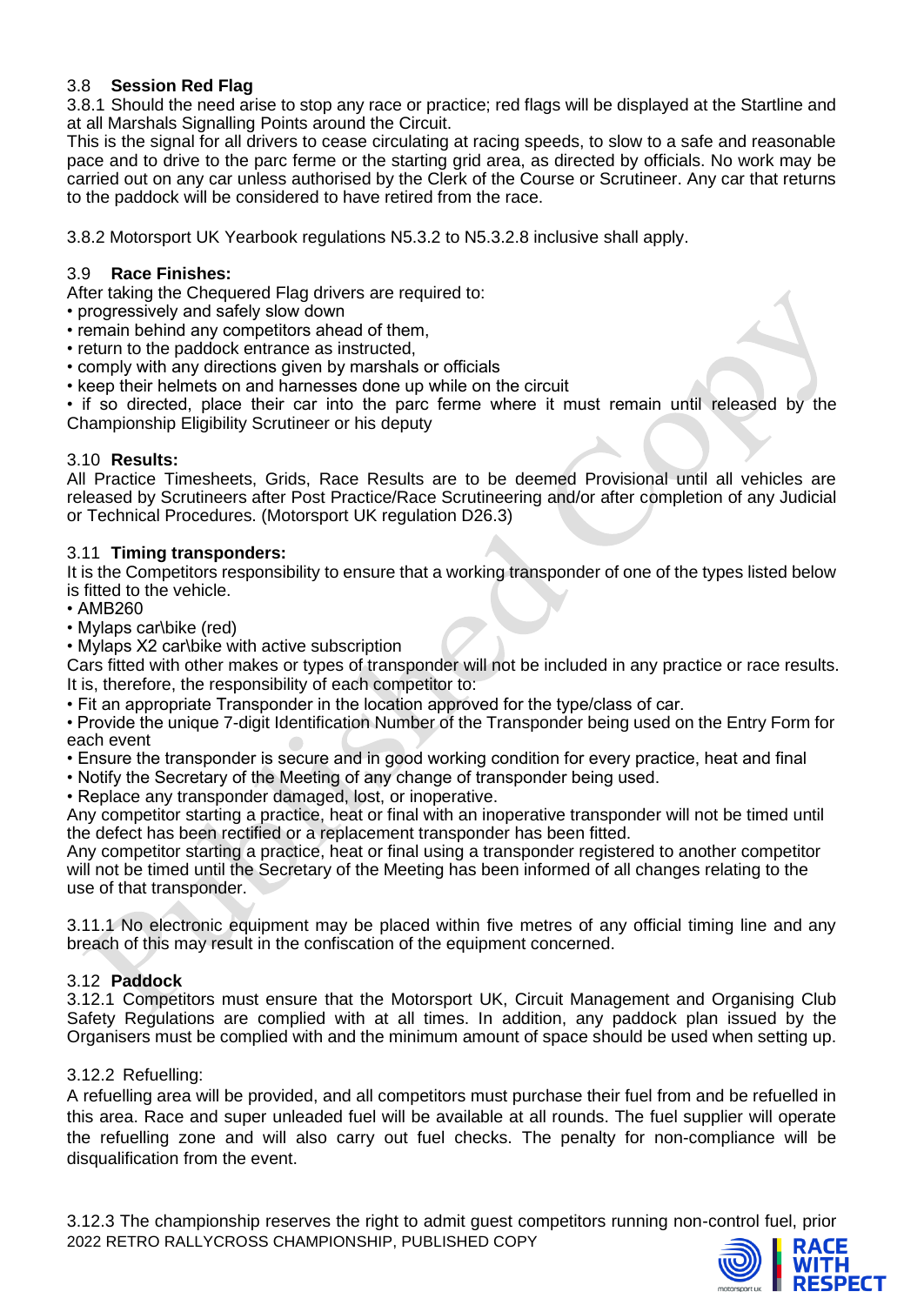approval must be sought from the British Rallycross Championship organiser. Any guest running noncontrol fuel is not eligible for championship points but can receive event awards.

#### 3.13 **Scrutineering**

Competitors may be issued with a scrutineering time. It is the competitors' responsibility to attend at this time. If competitors are unable to attend, permission for an alternative time must be sought from the Clerk of the Course.

Competitors will not be permitted to go through scrutineering until decal placement has been checked and the car has been weighed.

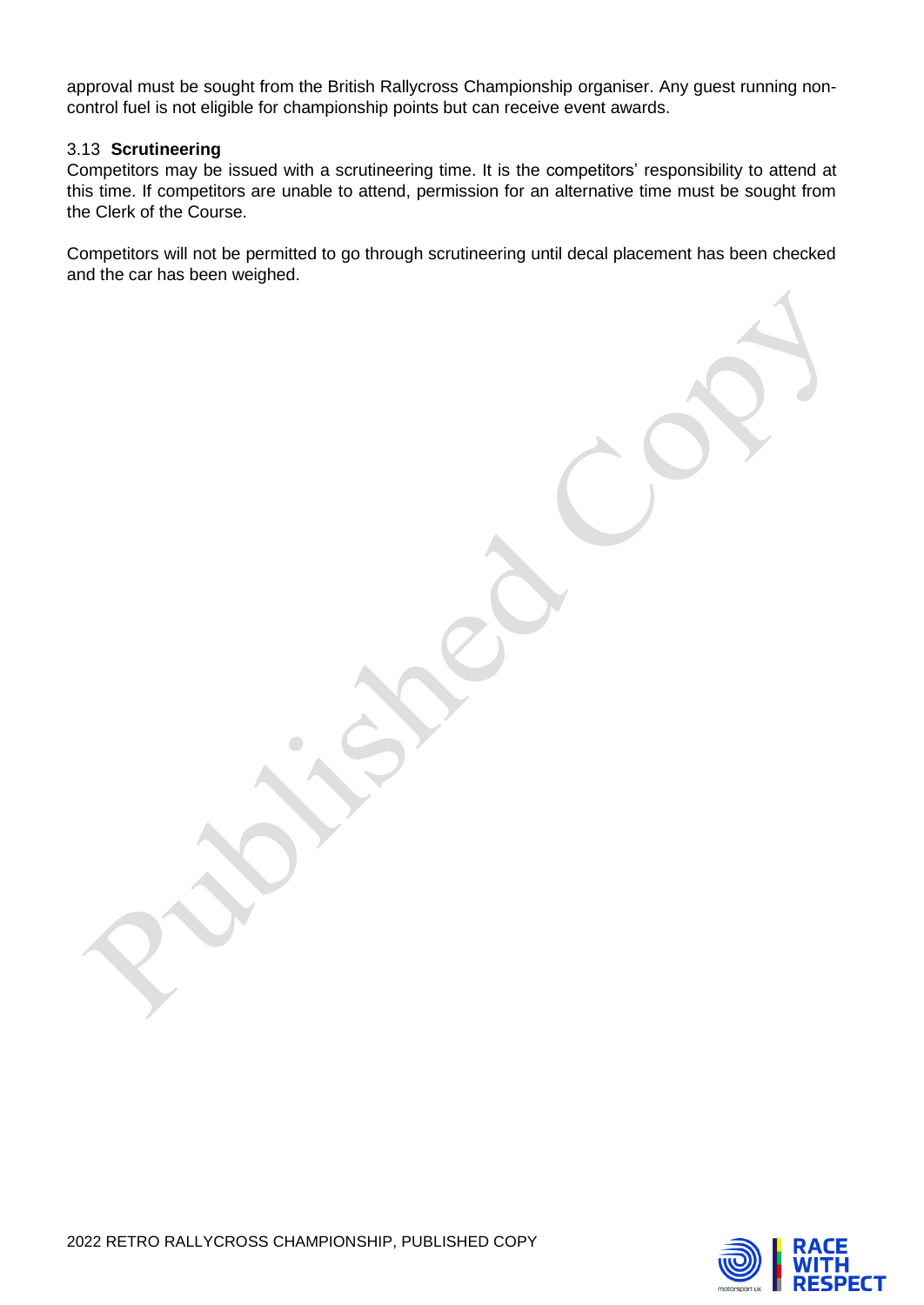## **4. PENALTIES:**

4.1 Technical infringements arising from post-practice Scrutineering or Judicial Action: Minimum Penalty; The provisions of Motorsport UK Regulations: C3.3.

4.2 Arising from post event Scrutineering or Judicial Action: Minimum Penalty; The provisions of Motorsport UK Regulations: C3.5.1. (a) and (b).

For infringements deemed to be of a more serious nature the Clerk of the Course and/or Stewards of the Meeting are to invoke the provisions of Regulation C3.5.1. (c).

4.3 Repeated Technical Infringements will be referred to the Championship Stewards for consideration of disqualification from the Championship of the Car, Driver or Entrant.

4.4 Infringements of non-technical Motorsport UK Regulations and the Sporting Regulations issued for the Championship in accordance with the Motorsport UK Yearbook section C; any such penalties may affect a competitor's eligibility for Championship points and awards.

4.5 If it appears from any evidence that there may have been actions by a competitor, or a member of his team considered to have bought the championship into disrepute the Championship Co-Ordinator will be entitled to request that the championship Stewards consider the inception of an inquiry into the matter. Penalties may include individual event bans, loss of event awards and or end of season awards, loss of championship points or disqualification from the championship. The Championship stewards' judgement will be subject only to the right of appeal to the Motorsport UK.

4.6

| T.V                                                                                               |                                                                                                                                                                                    |                                                                                                                                                                                                 |
|---------------------------------------------------------------------------------------------------|------------------------------------------------------------------------------------------------------------------------------------------------------------------------------------|-------------------------------------------------------------------------------------------------------------------------------------------------------------------------------------------------|
| <b>Breach</b>                                                                                     | <b>Example/Explanation</b>                                                                                                                                                         | <b>Penalty</b>                                                                                                                                                                                  |
| <b>Track Limits</b>                                                                               | Any competitor who leaves the circuit such<br>that TWO wheels are off the course<br>whether or not an advantage is gained SR<br>9.2.1                                              | $1st$ offence – No Penalty<br>$2nd$ offence – Offence will be issued on results as<br>official warning<br>$3rd$ offence - 5s penalty for that race<br>$4th$ offence - 10s penalty for that race |
| Not wearing or displaying<br><b>Championship sponsor</b><br>branding                              | Branding must be displayed in accordance<br>with branding guidelines<br>Example: not displaying the Cooper Tire<br>branding on your car or overalls.                               | Loss of points, trophies & awards for that<br>element of the event. I.e. that race                                                                                                              |
|                                                                                                   | Includes transponder not working & not                                                                                                                                             |                                                                                                                                                                                                 |
| Incorrect transponder                                                                             | having a transponder.                                                                                                                                                              | Disqualification from race                                                                                                                                                                      |
| Non-compliance with<br>championship fuel (This does<br>not apply to guest drivers - See<br>1.6.2) | Using a fuel other than the championship<br>fuel supplied by<br>Vital Equipment (Carless Superplus or<br>Carless Turbo Ultimate Dev)                                               | Disqualification from event                                                                                                                                                                     |
| <b>Technical infringements</b><br>arising after event<br>scrutineering or judicial<br>action      | Making any modifications to the car which<br>are against championship regulations.<br>Example: Running on non-Championship<br>Tyres or running the wrong restrictor.               | Disqualification from event. Forfeit Championship<br>points and awards                                                                                                                          |
| Infringements of<br>nontechnical MSUK regs &<br>sporting regs                                     | Breaking any MSUK or Championship<br>sporting regulations. Example: Refuelling<br>outside of the designated area.                                                                  | May affect competitor's eligibility for<br>Championship points/awards. Decision of the<br>CofC                                                                                                  |
| Non-compliance with camera<br>regulations (5.4.1-5.4.4)                                           | Video footage not available to clerk of<br>course when requested. Example: driver<br>not carrying a forward-facing<br>camera or camera breaking meaning<br>footage is unavailable. | Disqualification from the race                                                                                                                                                                  |
| No ground sheet or fire<br>extinguisher in paddock                                                |                                                                                                                                                                                    | Refused permission to start until they comply                                                                                                                                                   |
| Not taking joker<br>in<br>lap<br><b>Qualifying heat</b>                                           |                                                                                                                                                                                    | 30s penalty                                                                                                                                                                                     |
| Not taking joker lap in Semi<br><b>Final or Final</b>                                             |                                                                                                                                                                                    | Classify as last                                                                                                                                                                                |
| Gaining an unfair advantage                                                                       |                                                                                                                                                                                    | A time penalty of up to one minute or a place<br>penalty of up to 10 places                                                                                                                     |



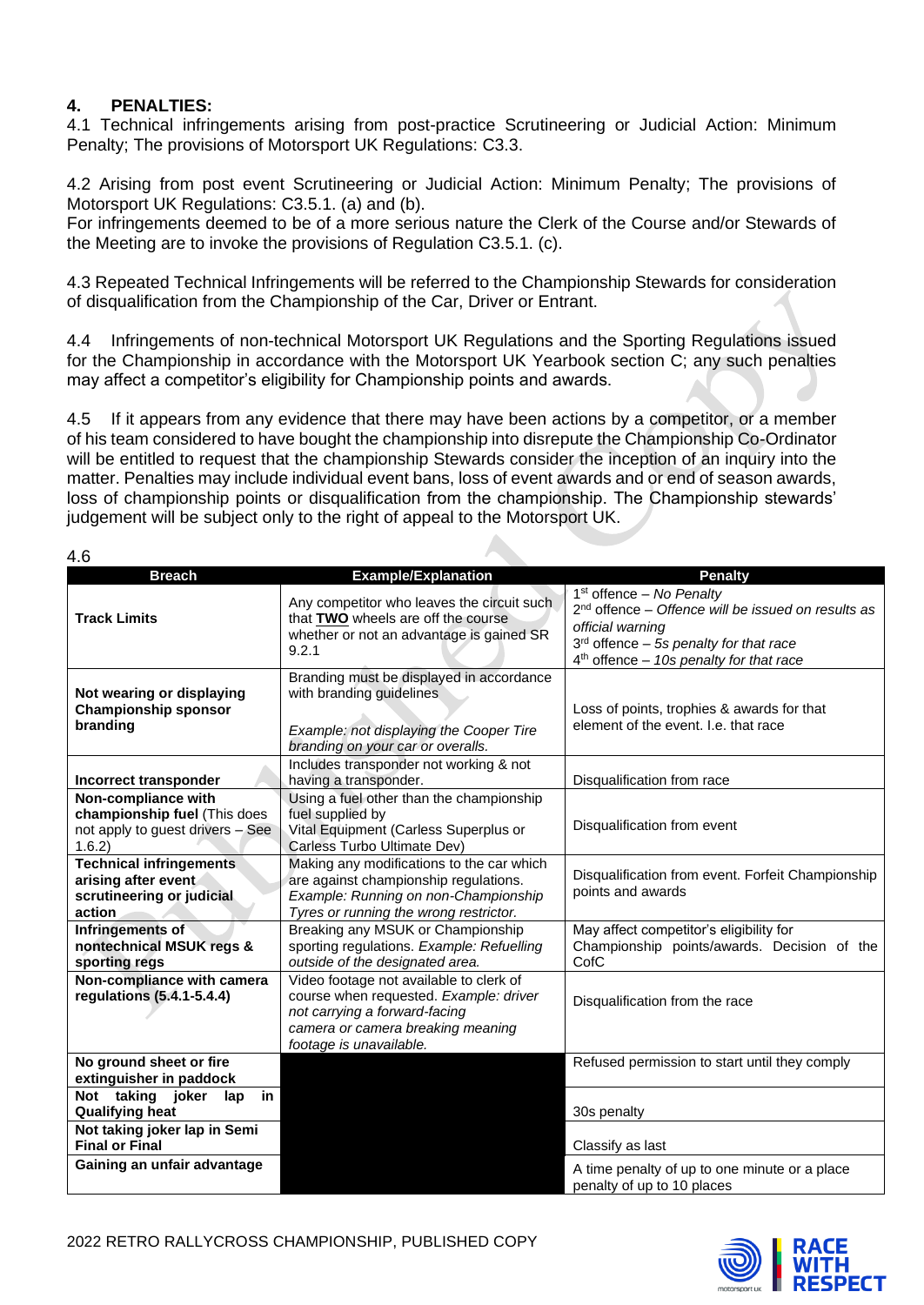4.6.1 Any competitor penalised in contravention of C2.1.5 (i)(Driving – breach of 1.1.5, Q.12.18, Q.12.21 (with the exception of Q12.21.2.), Q.12.23) will incur Championship penalty points and each and every penalty will accumulate as a Championship trigger offence and will result in a deduction of Championship points at the third penalty as follows:

Offence 1 - Warning Offence 2 - Warning Offence 3 - 5 Championship points Offence 4 - 10 Championship points Offence 5 - 15 Championship points, And so on.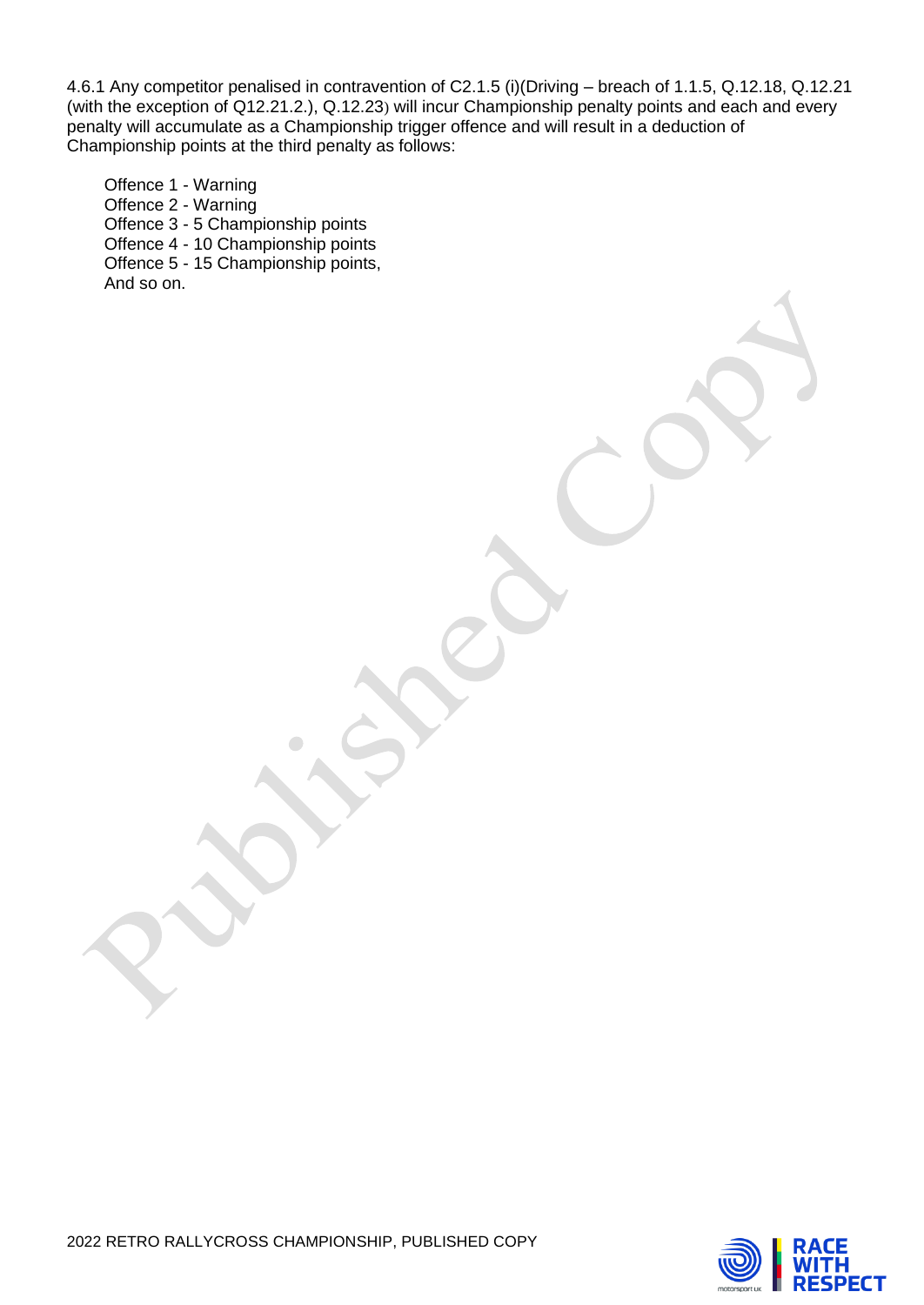## **5. TECHNICAL REGULATIONS - GENERAL**

5.1 **Eligible vehicles**

As defined in 6.

## 5.2 **Fuel**

Vital Equipment has been appointed as the single fuel supplier. All fuel must be purchased onsite from the supplier which will operate a refueling zone in which all refueling must take place. Either Carless Superplus or Carless Turbo Ultimate Dev may be used.

5.2.1 Fuel sampling and testing; Motorsport UK Yearbook J5.13.7 and D34 apply.

5.2.2 Comparison testing may take place at any stage of any event in the Championship. Fuel must be equal to or better than 99.90% to be deemed compliant in comparison testing.

## 5.3 **Telemetry / Voice Communications**

5.3.1 Any form of wireless data transmission between the vehicle and any person and/or equipment is prohibited while the car is on the track.

This definition does not include:

– Voice radio communications between the driver and his/her team

– Transponder from the official timekeeping, and

– Automatic timing recording.

None of the previously mentioned transmission data may in any way be connected with any other system of the car (except for an independent cable to the battery only).

On**‐**board data recorders are allowed.

The transmission of data by radio and/or telemetry is prohibited.

On**‐**board TV Cameras are not included in the above definitions.

Data transmission through a temporary physical connection is allowed in the paddock only.

5.3.2 The use of radio between the driver and his/her team is authorised.

## **5.4. Judicial Cameras**

**5.4.1.** All cars must carry a forward-facing camera, positioned to show the driver's feet, hands and the view through the front windscreen. A rear facing camera is also recommended. Cameras must record in HD quality and have a removable memory card. Systems with multiple cameras must be set to display images so that any 'inset' views do not obscure the view through the front windscreen or of the driver's hands and feet. Cameras must be mounted before scrutineering. Suction mounts are not permitted.

**5.4.2.** It is the driver's responsibility to ensure that that camera is recording during practice, heats qualifying and finals.

**5.4.3.** It is the driver's responsibility to ensure that the battery life and memory card space is adequate to record the entire race and until the car is parked in the paddock or parc ferme. The memory card must contain only the current event.

**5.4.4.** Video must be made available to the clerk of the course on request. The driver must present any video requested by the Clerk of the Course on his own laptop/tablet, cued and ready to play.

The penalty for non-compliance with any of the above will be disqualification from the race.

**5.4.5.** The Clerk of the Course may request memory cards be left with him. Drivers must record the serial numbers of their memory card(s) to avoid any confusion when the card(s) are returned. It is the driver's responsibility to ensure they have a spare memory card available.

5.4.6. Judicial camera video can be used only by the officials and the Championship organiser. With the exception of cameras installed by the Championship TV contractor no other on car/in car video, still or motion picture cameras will be permitted without the written authority of the Championship Coordinator. For the avoidance of doubt, Competitors may not allow footage from the judicial camera to be published in any way without the written authority of the Championship Coordinator.

## **5.5. Numbers & Championship Identification**

**5**.**5.1** Competition numbers will be supplied by the Championship organiser. Only the numbers supplied can be used. Numbers must be positioned as detailed in the Championship Branding Guide. Where the car has no rear side window, positioning of the numbers will be by agreement with the Championship Organisers.



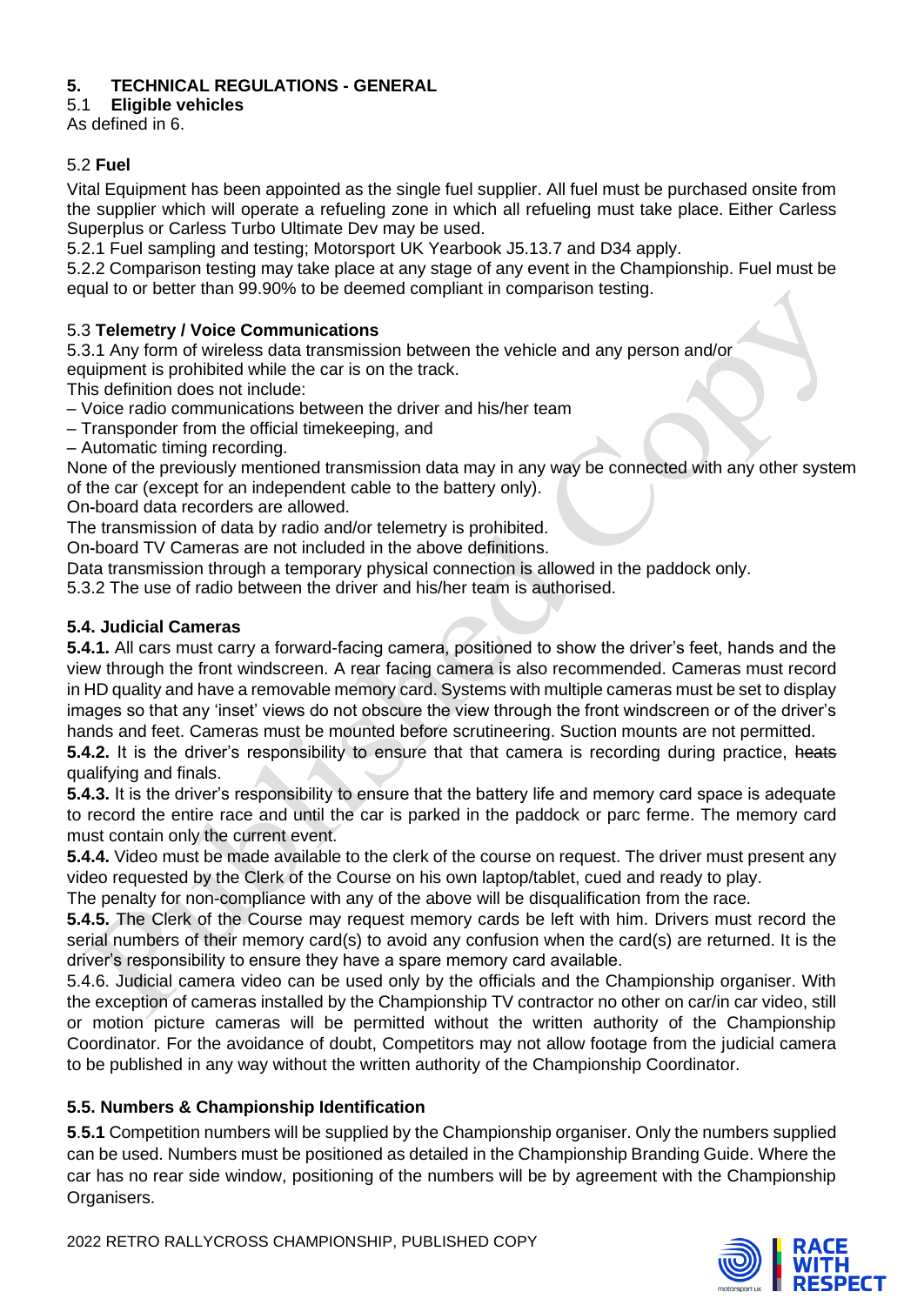**5.5.2** The driver's surname must be displayed on the rear side window. The driver is responsible for providing this decal which must be as specified in the Championship Branding Guide. Where the car has no rear side window, positioning of the driver's name will be by agreement with the Championship Organisers.

### **5.6 Safety Requirements**

**5.6.1.** Each competitor is required to carry at least one fire extinguisher and have it available for use at their service area/garage (for the avoidance of doubt, where more than one car shares a paddock space, this means at least one extinguisher per car).

**5.6.2** Each team shall provide a ground sheet which the competition vehicle must be parked on throughout servicing.

Any competitor who does not comply with 5.6.1 or 5.6.2 will be refused permission to start until they comply.

**5.6.3** Waste oil, tyres and other consumables must only be disposed of in the specifically provided waste receptacles at the venues (NOT general waste bins), or if not provided be taken home.

5.6.4 If the engine is run with the gears engaged whilst the vehicle has any driving wheels not in direct contact with the ground the car must be supported stands (not jacks), a competent person must be in the driver's seat while the engine is running and there must be a safe zone around the car with only essential personnel admitted while the engine is running. Each driver/entrant is responsible for controlling and managing this within their own paddock space and for briefing their own personnel on all matters of safe working.

5.6.5 The use of tyre heating/heat retention devices in the paddock, on the pre-grid or start line is prohibited.

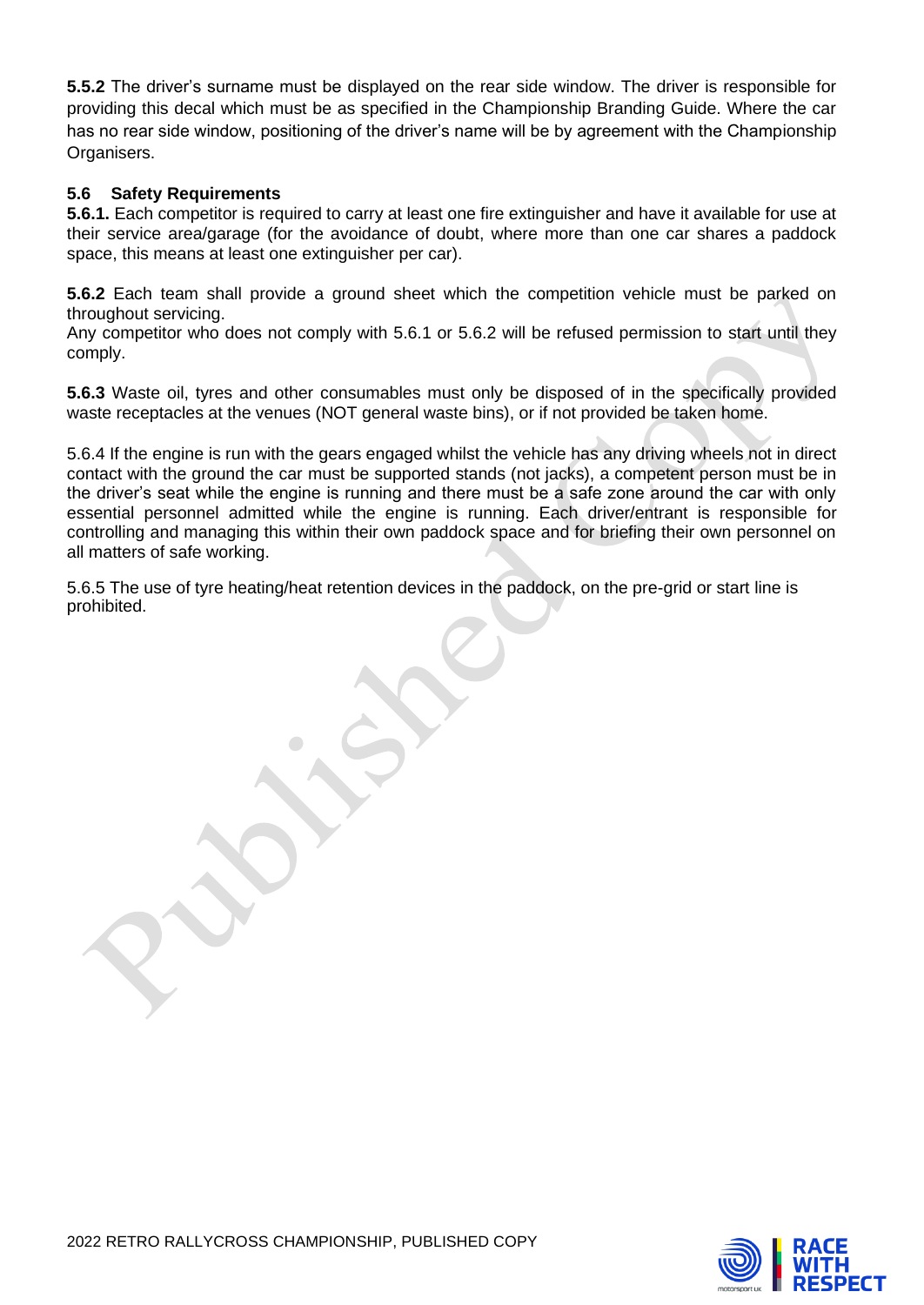## **6 SPECIFIC RETRO RALLYCROSS TECHNICAL REGULATIONS**

## **6.1 Introduction**

The following Technical Regulations are set out in accordance with the Motorsport UK specified format, and it should be clearly understood that if the following texts do not clearly specify that you can make a modification you should work on the principle that you cannot.

6.1.1 The Retro Rallycross Championship is for cars that have, or a type that have, been used in British or European Rallycross up to the end of 31/12/1991 for 2WD, 31/12/1999 for Retro 4WD. The onus to demonstrate the eligibility of a car and any modifications rests with the competitor.

## 6.2 **General Technical Regulations and Requirements**

6.2.1 All vehicles must comply fully with the current Motorsport UK yearbook regulations J common regulations for competitors; Vehicles and Rallycross Technical N6 and these supplementary regulations. 6.2.2 Classes

**• Retro Rallycross** All two-wheel drive rallycross vehicles eligible to compete within the specified period with the maximum engine capacity of 1600cc

**• Super Retro** All two-wheel drive rallycross vehicles eligible to compete within the specified period over 1601cc.

**• Retro 4WD** All four-wheel drive rallycross vehicles eligible to compete within the specified period

## 6.3 **Safety Requirements**

6.3.1 In addition to the minimum apparel standards set out in Motorsport UK General Regulations K9 the following are mandatory:

- flame resistant race suit homologated to FIA 8856-2000 or FIA 8856-2018 standard
- flame resistant gloves and shoes
- flame resistant underwear
- flame resistant balaclava
- Frontal Head Restraint (FHR)

6.3.2 The side windows on the driver's side of the car must remain closed. A sliding window in the side windows of the driver's and passenger's doors may be fitted. The opening must be a minimum of 130mm x 130mm and a maximum of 150mm x 150mm. The sliding windows must be closed at the start of the race.

6.3.3 The seat must be mounted entirely to one side of the vehicle's centreline.

6.4 not used

## 6.5 **Engine**.

The engine is free, but the block must be from a mass-produced engine, although production may have lapsed, must be of a type used in the relevant period, have the same number of cylinders, and be located in the original position as the mass-produced engine for that car.

6.5.1 The Retro Rallycross organisers reserve the right to amend the period for permitted engines at their discretion notification will be by official bulletin.

6.5.2 Forced induction is permitted Motorsport UK regulation J 5.4.1 applies.

6.5.3 Throttle Bodies and ECUs are permitted.

## 6.6 **Transmission**

6.6.1 Free with the following limitations.

6.6.2 Traction Control is prohibited

6.6.3 Sequential gearshift mechanisms are prohibited on 2wd cars and Group B

## 6.7 **Suspension & Steering**

6.7.1 Suspension is free.

6.7.2 Steering, unlimited modification permitted including replacement of non- original specification parts, competitor's attention is drawn to Motorsport UK GR J5.7

6.7.3 Have steering column locks rendered inoperative

6.7.4 If fitted with a quick release steering wheel the quick release device must be coloured yellow.

## 6.8 **Brakes**

2022 RETRO RALLYCROSS CHAMPIONSHIP, PUBLISHED COPY

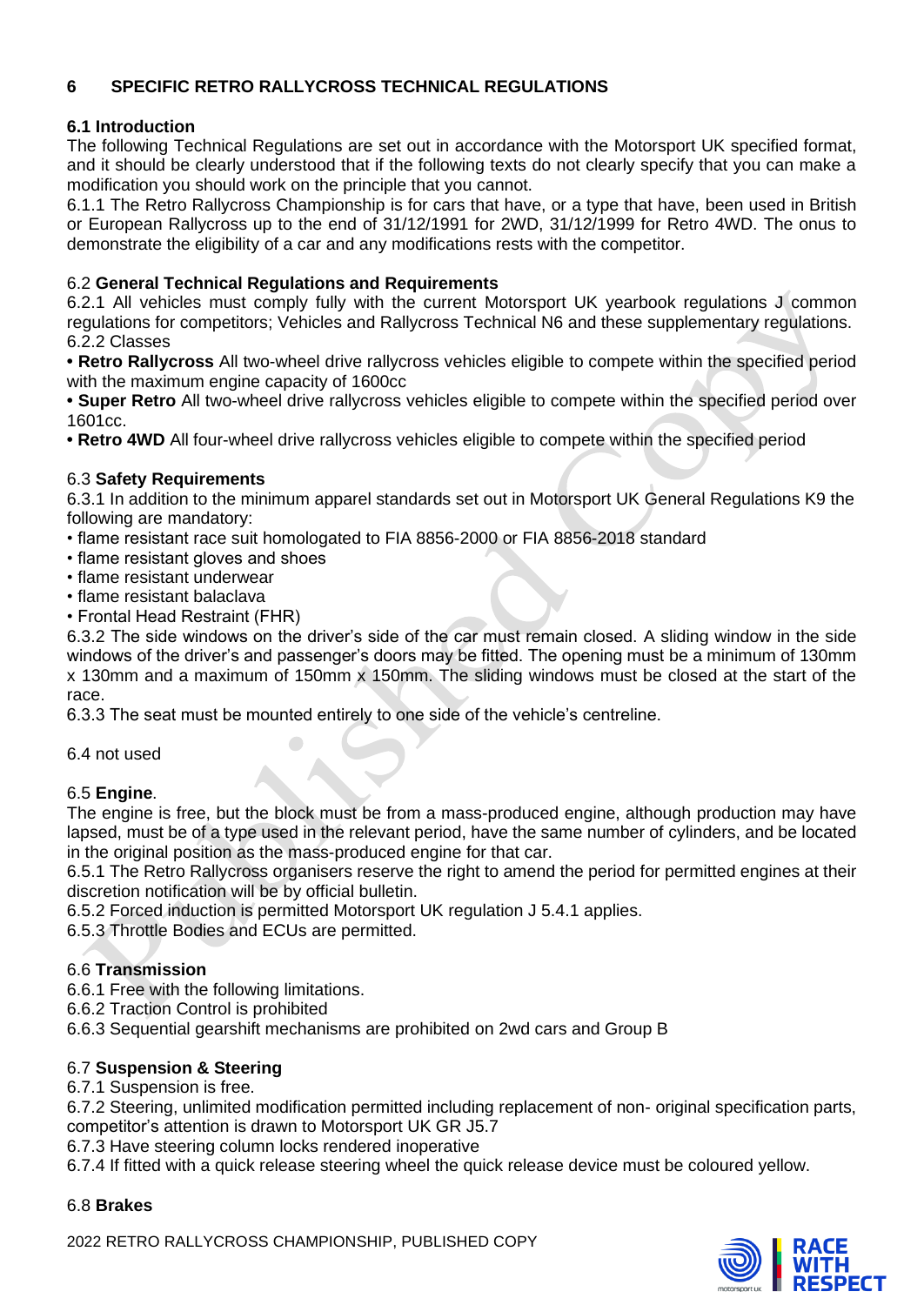6.8.1 Unlimited modification permitted, including the replacement of non-original specification parts.

#### 6.9 **Wheels**

6.9.1 Have maximum wheel width on all cars of 25cm (wheel width = flange + rim + tyre). 6.9.2 Have all nuts securing road wheels, excepting those of centre-lock type, of steel and in thread contact over a minimum length of 1.5 bolt/stud diameters. Extended or composite wheel bolts/studs are prohibited. Safety wheel nuts to prevent wheels pulling over the standard nuts are strongly recommended.

6.9.3 Competitors attention is drawn to Motorsport UK GR J5.8.2

### **6.10 Tyres**

6.10.1 The championship uses a control tyre supplied by Cooper Tires which must be used for all championship events. There is no limit on the number of tyres that can be used in the course of a meeting. The tyres are a control patterned tyre and cannot be hand cut at any time.

6.10.2 Tyres which are permissible in the championship are shown in the list published on rallycrossbrx.com, we reserve the right to amend this tyre list at any time subject to approval via a Motorsport UK bulletin.

### 6.11 **Electrics**.

6.11.1 Exterior lighting, Motorsport UK GR J5.14. applies

6.11.2 A high intensity rearward facing fog light must be fitted - see Motorsport UK GR K5.

6.11.3 The battery may be of non-original specification and be relocated as desired within the provisions of Motorsport UK GR K14.1.1 (a) and J5.14.1

#### 6.12 **Weight**

6.12.1 The organisers reserve the right to impose a minimum weight on any car(s).

### 6.13 **Fuel Tank & Fuel**

6.13.1 Be within the provisions of Motorsport UK GR K14.1.2. Fuel tank positions are free

#### 6.14 **Exhaust & Silencing**

6.14.1 Comply with current Motorsport UK Yearbook Regulations J5.16 and J5.17 and circuit restrictions.

#### 6.15 **Towing Eye**

6.15.1 There must be substantial towing eyes securely fixed to the main structure of the vehicle, front and rear. Towing eyes to be made from steel wire rope at least 6mm thick.

#### **7 Commercial**

**7.1.** Championship Sponsors' branding must also be carried on each car. The position of branding to be carried on cars and clothing will be specified the Championship Branding Guide which may be varied from time to time.

**7.2.** Two sets of Championship sponsors decals will be provided for the season. Any additional decals required may need to be purchased.

**7.3.** The organisers reserve the right to refuse the start of any competitor not carrying the correctly positioned decals, vehicles must present at scrutineering in a ready to race condition with branding in place as per the championship branding guide.